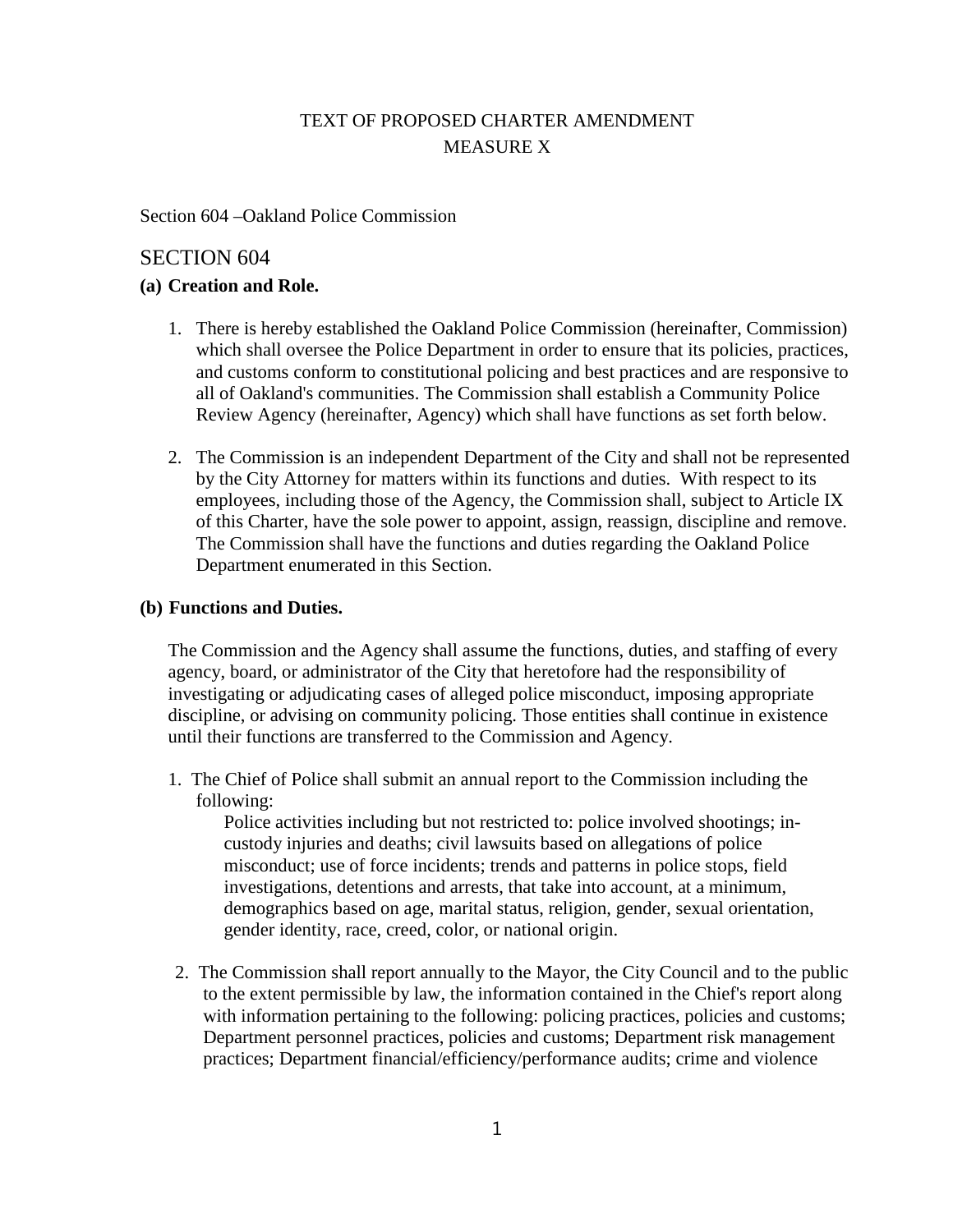trends; police/community relations and service quality; such other matters as are relevant to the functions and duties of the Commission.

- 3. Upon the notice of vacancy of the office of Police Chief, the Commission shall prepare a list of four candidates and transmit the names to the Mayor. The Mayor shall appoint one person from the list.
- 4. Notwithstanding any other provision of the Charter, the Chief of Police may be removed by the Commission or the Mayor, acting jointly or separately of each other. A minimum of five Commissioners shall be required to cast affirmative votes to take such action.
- 5. The Commission shall conduct public hearings at least once a year on police policies, practices, and customs.
- 6. All policies, procedures, and customs of the Police Department shall be subject to the approval of the Commission.
- 7. The Commission shall review the budget of the Police Department to determine whether budgetary allocations are aligned with the policies, procedures, and customs approved by the Commission. The Commission shall notify the City Council of any needed changes in the budget.
- 8. The Commission shall require that the Police Department provide its officers adequate treatment when appropriate for stress management, post-traumatic stress disorder, and other mental and emotional job-related health issues.
- 9. The Commission shall require that the Oakland Police Department implement a fair, objective, unbiased promotional matrix.
- 10. The chair of the commission shall be a voting member of the Oakland Police Force Review Boards.
- 11. Within two years of its first meeting, the Commission shall determine what methodology to use to measure its own effectiveness and shall produce a report on its effectiveness and recommendations for improvement. Thereafter, the Commission shall submit such reports bi-annually.

#### **(c) Appointment, Terms, Vacancies, Removal.**

The Commission shall consist of seven regular members and three alternate members all of whom shall be Oakland residents. To the extent practicable, appointments shall be broadly representative of the communities of interest, neighborhoods, and diversity in economic, ethnicity, race, age, and sexual orientation; and persons with disabilities. No current or former sworn police officer or officer of an employee association representing sworn police officers is eligible to serve as a Commissioner.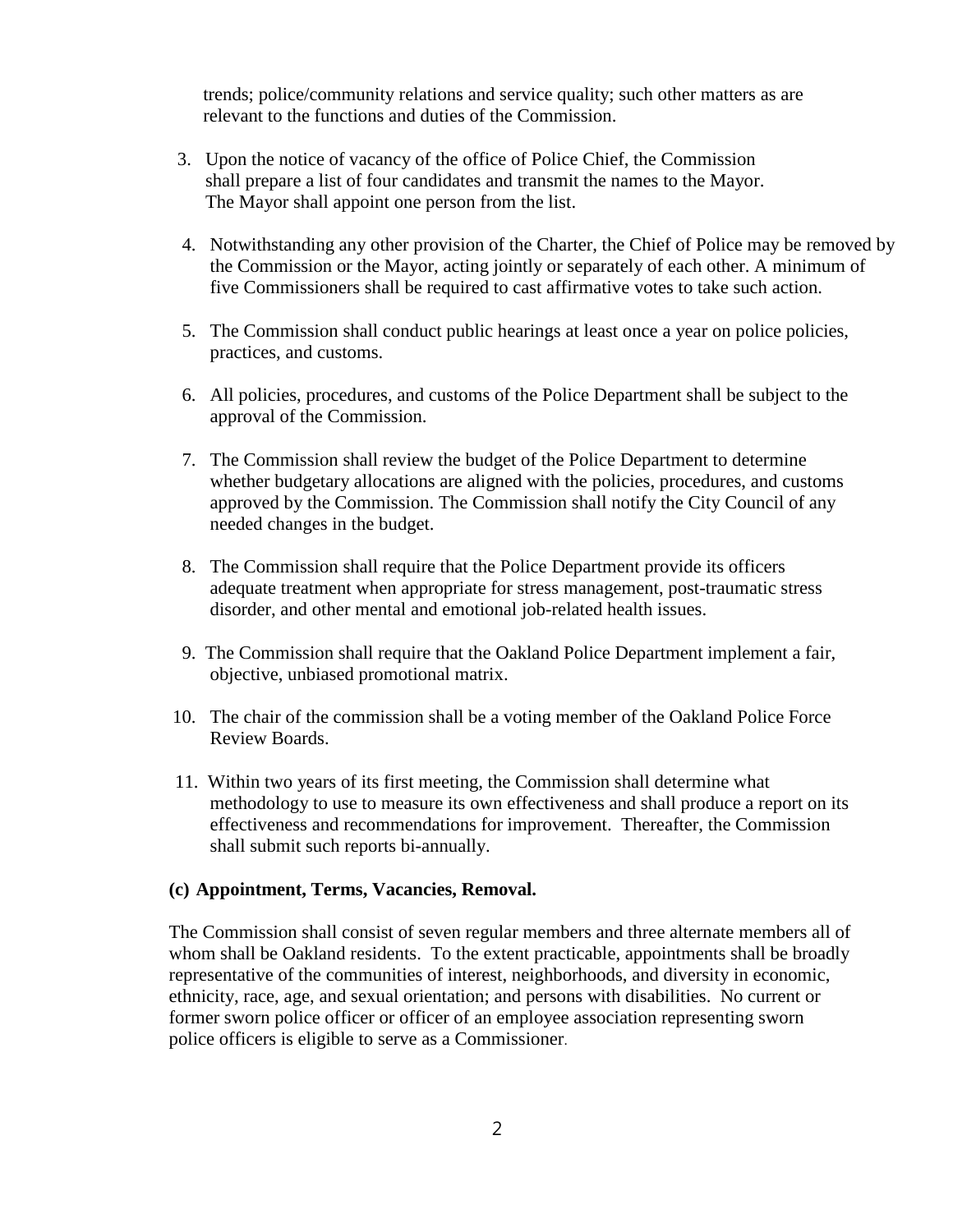- 1. There is hereby established a Selection Panel. Within ninety days of the enactment this Section*,* each District City Council member shall appoint a person from his or her District, the At-Large Council member shall appoint one (1) person, and the Mayor shall appoint two (2) people to the Selection Panel. The Selection Panel shall reflect the diversity of Oakland, and one member, one of the two appointed by the Mayor, shall be a person between the ages of 18 and 25. No police officer or member of an employee association representing sworn police officers is eligible to be a member of the Selection Panel. The Selection Panel will conduct outreach to the community; will solicit applications from those willing to serve on the Police Commission; will review the applications, and interview applicants to serve as regular or alternate members of the Commission.
- 2. Within one hundred and twenty days (120) of its formation the Selection Panel shall submit a slate of seven (7) regular members and three (3) alternate members to the City Council.
- 3. With the exception of the first group of Commissioners, the term for each Commissioner shall be three years.
- 4 Each year the Selection Panel shall re-convene to designate replacements for Commissioner vacancies as needed and shall submit the names of such designated persons to the City Council for acceptance or rejection. If the City Council does not accept or reject the submission within sixty (60) days the person shall be deemed appointed.
- 5. Each year the Mayor and each Council member may replace her/his assigned person(s) on the Selection Panel. Selection Panel members can serve up to 5 years.
- 6. Commission members are limited to no more than two terms.
- 7. To effect a staggering of terms among the Commissioners, duration of the first group of Commissioners shall determined by the Selection Panel as follows:
	- Three regular and one alternate members shall have an initial term of three years
	- Two regular and one alternate members shall have an initial term of two years
	- Two regular and one alternate members shall have an initial term of four years
- 8. A vacancy on the Commission shall exist whenever a member dies, resigns, ceases to be a resident of the City, is convicted of a felony, or is removed.
- 9. For vacancies occurring for reasons other than the expiration of a regular member's term, an alternate chosen by the Commission shall replace the regular member and assume the term of office of such member. A reserve candidate as chosen by the Commission shall replace the alternate and assume the remainder of his or her term.
- 10. Members of the Commission may be removed by a majority vote of the Commission only for conviction of a felony, substantial neglect of duty, gross misconduct in office, inability to discharge the powers and duties of office, absence from three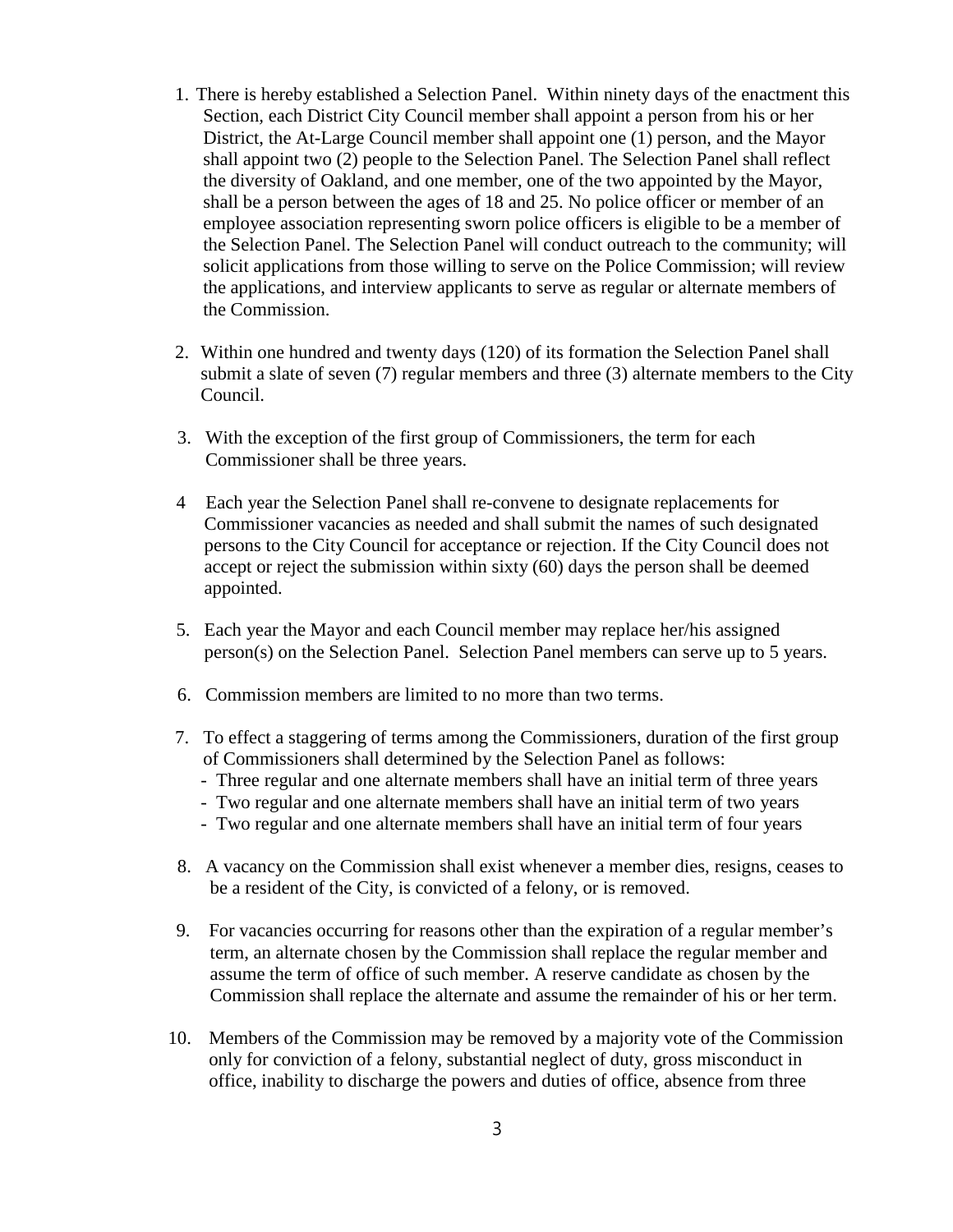consecutive regular Commission meetings or five regular meetings in a calendar year except on account of illness or when absent by permission.

#### **(d) Meetings, Rules and Procedures**

- 1. The Commission shall meet at least twice each month. The Commission shall notify the public of the time and place of the meeting and provide time for public comment at each meeting.
- 2. The Commission shall establish rules and procedures for the conduct of its business and for the conduct of the Agency. Such rules shall be made available to the public.
- 3. Five members shall constitute a quorum. An alternate member chosen by the Commission shall be counted for a quorum and may cast a vote for a missing member.
- 4. The affirmative vote of four members of the Commission shall be required for the adoption of any motion or recommendation regarding discipline of a police officer. Motions on all other matters may be approved by a majority of those Commission members present. To the extent permissible by state law, the vote of each Commissioner shall be made public.

#### **(e) Budget**

The City shall allocate a sufficient budget for the Commission, including the Agency, necessary to perform its functions and duties effectively and efficiently.

- 1. Effective September 16, 2017, the City shall meet a minimum staffing requirement for the Commission. The minimum staffing shall consist of the following full-time positions or their equivalent should classifications change: Executive Director of the Commission; one attorney who shall be licensed to practice law in California, one Policy Analyst or Operations Support Specialist, a Director of the Agency, and other necessary staff of the Agency. The Agency shall maintain a ratio of no fewer than one line investigator for every one hundred sworn officers.
- 2. Resources shall be provided for appropriate office facilities, equipment, staffing, information technology support, outreach and other essential requirements.
- 3. Sufficient resources shall be provided so that the Commission and staff may attend training regarding the best practices of policing, police oversight, auditing, policy analysis, investigations, and human resources. Such training shall be consistent with the most current national standards, including offerings of the National Association of Civilian Oversight of Law Enforcement (NACOLE), and the Commission on Police Officer Standards and Training (POST) or similar professional development organizations and opportunities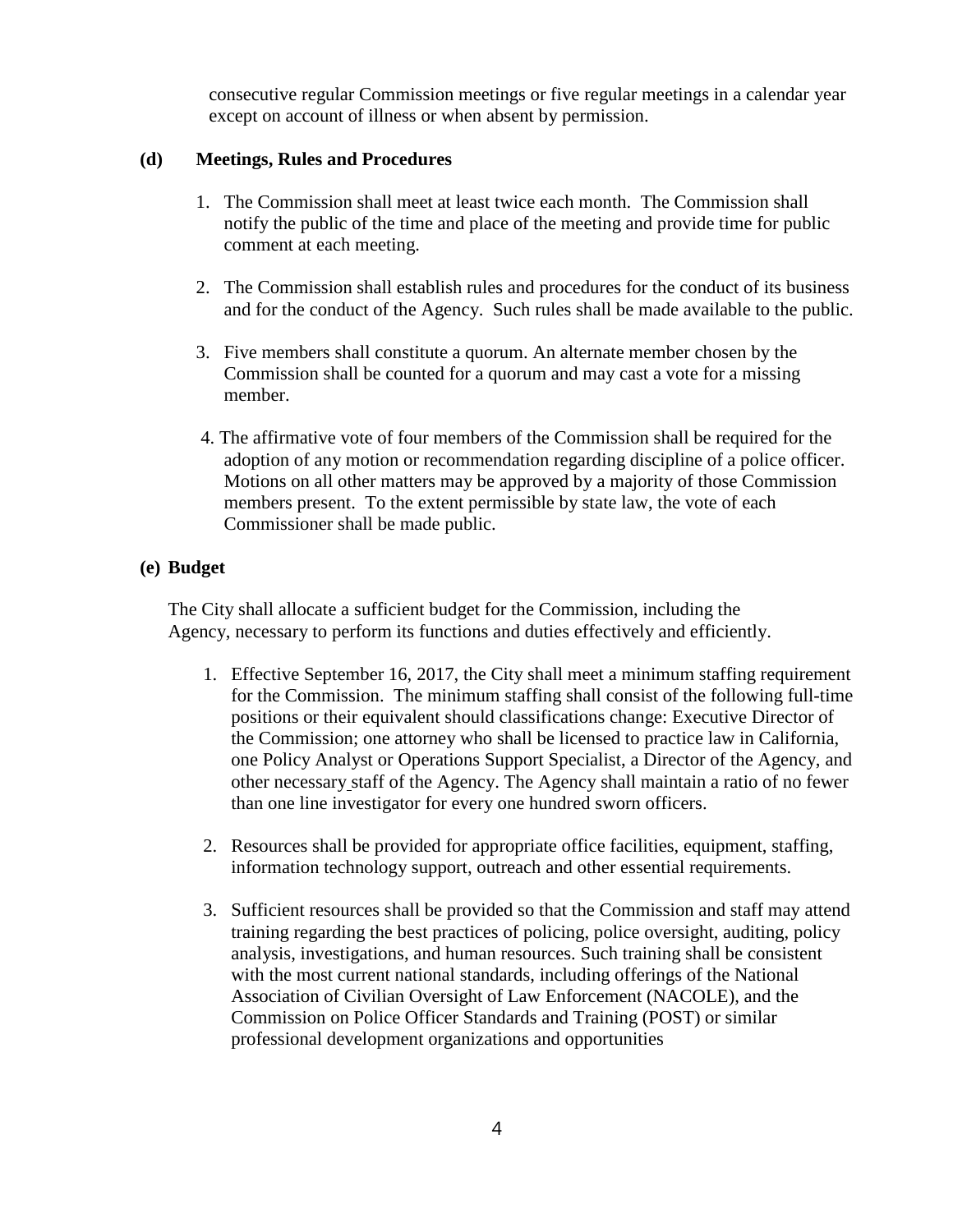4. Commissioners and alternates shall receive a stipend of one hundred dollars for each Commission meeting they attend, adjusted annually to reflect inflation.

## **(f) Staffing**

- 1. The Executive Director and the Director of the Agency shall be hired by the Commission. By an affirmative vote of at least five members, the Commission may terminate the Executive Director or the Director. The Commission shall periodically conduct a performance review of the Executive Director and the Director.
- 2. Staff, with the exception of the Executive Director and the Director, shall be civil service employees in accordance with Article IX of the City Charter. After the effective date of this Charter provision, the Commission Executive Director shall identify special qualifications and experience that the Policy Analyst and Operation Support Specialist candidates must possess. Candidates for future vacancies shall be selectively certified in accordance with the Civil Service Personnel Manual, as may be amended from time to time, except that said selective certification shall not be subject to discretionary approval by the Personnel Director.
- 3. No current or former member of the Oakland Police Department or official of an employee association representing sworn police officers is eligible for any staff position in the Agency or the Commission. The Executive Director and Agency Director shall have relevant experience in managing similar agencies where they have had the responsibility of advocating for the public interest.
- 4. The Executive Director and the Director shall be classified as Department heads.

#### **(g) Investigations**

- 1. The Agency shall receive review and prioritize all complaints determining which complaints require investigation or dismissal. The Agency shall forward a copy of each complaint received to the Internal Affairs Division of the Oakland Police Department within 24 hours of receipt. In prioritizing complaints, the Agency shall consider the following: date of the alleged misconduct and level of alleged misconduct, with priority given to incidents involving deaths, shootings and use of force; urgency for response to public concerns; availability of witness(es) and/or evidence; the prior history of either the complainant or the subject officer(s).
- 2. The Agency shall complete investigations of misconduct within six (6) months of the filing of the Complaint with the Agency. Within thirty (30) days of completion of the investigation, the Director of the Agency shall issue a written finding on the allegations to the Commission and the Chief of Police.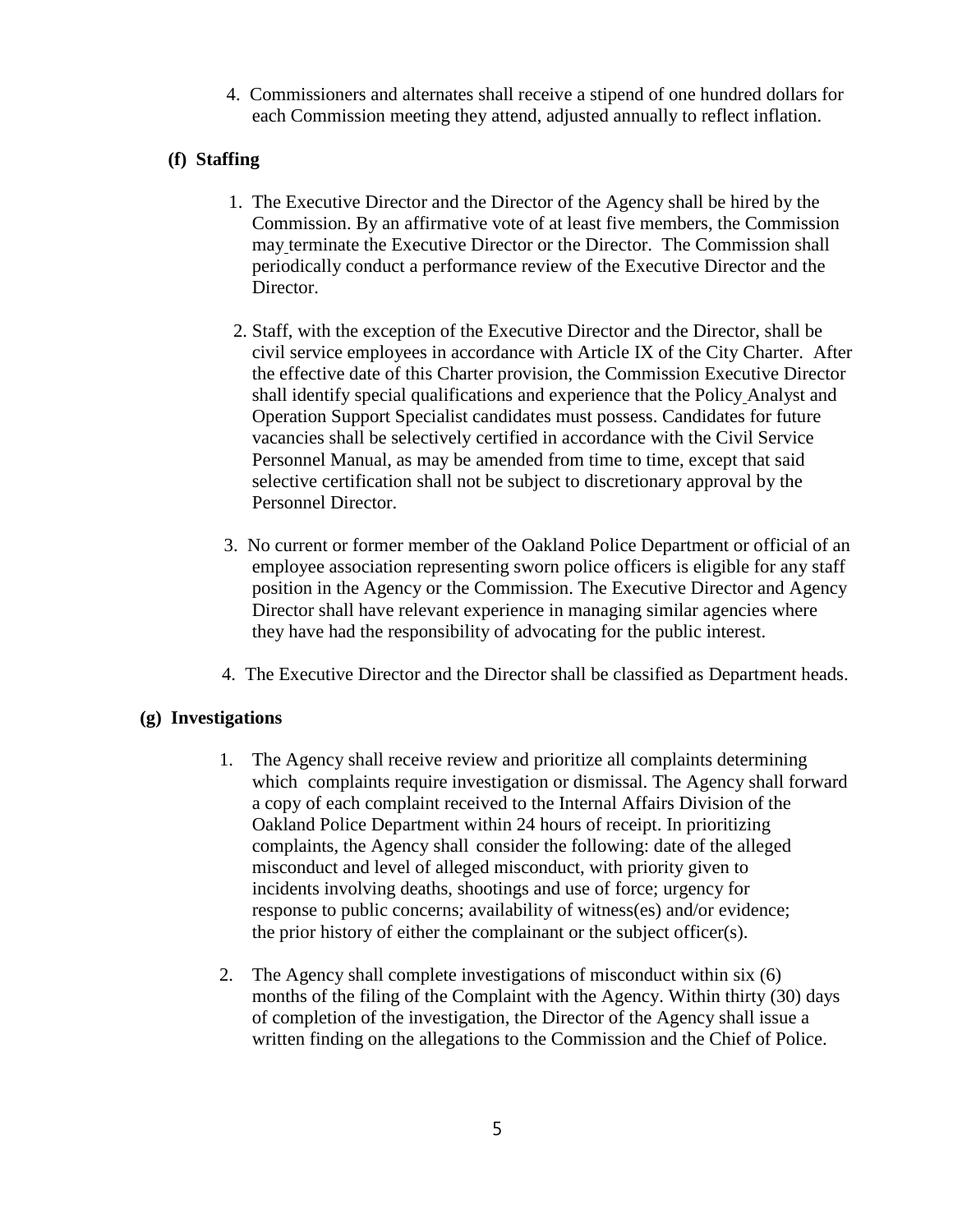- 3. The Police Department shall respond to Agency requests regarding investigation within ten  $(10)$  business days.
- 4. The Agency shall forward to the appropriate prosecutor information and recommendations that may lead to the filing of criminal charges where applicable.

#### **(h) Adjudication**

Notwithstanding any other provision of the Oakland City Charter, the functions and duties of the Commission are as follows:

- 1. The Agency shall receive and investigate all public complaints, including those from non-sworn employees of the Oakland Police Department, regarding the conduct of Oakland police officers. The Agency shall make a finding regarding each complaint. All investigations and notifications to the police officer shall be completed within the time required by state law for the imposition of discipline. The Agency shall transmit sustained complaints to the Chief of Police, who shall notify the police officer of his or her rights to an administrative appeal. Upon completion of the appeal, if requested, the Chief of Police shall notify the Agency of his or her recommended discipline. If the discipline is less than that recommended by the Agency, the matter shall be submitted to the Commission for adjudication.
- 2. The Commission shall conduct an evidentiary hearing on any matter where there is a disagreement between the Chief of Police and the Agency regarding the finding of the Agency or the recommendation for discipline. If the Commission upholds a finding, it shall impose appropriate discipline or delegate its authority to impose discipline to the Chief of Police, who shall impose such discipline. The Commission shall have the discretion on its own motion to initiate an investigative hearing on any matter within its jurisdiction. Discipline imposed by the Commission or by the Chief of Police, shall be final and not subject to arbitration notwithstanding any other Section of this Charter or terms of any agreement between the City and any employee organization representing sworn officers made after the enactment of this Section of the Charter.
- 3. Both the Commission and the Agency shall have full access to the files and records of the Oakland Police Department.
- 4. The Commission shall have the power to issue subpoenas to compel the appearance of witnesses, and the production of books, papers, records, and documents, and take testimony on any pending matter. The Commission or the Agency may seek a contempt order as provided by the general law of the State for a person's failure or refusal to appear, testify, or produce subpoenaed documents.
- 5. The Agency may utilize dispute resolution methods other than formal administrative hearings, including, but not limited to voluntary conciliation, mediation, and referral to the Chief of Police for disposition without a hearing.